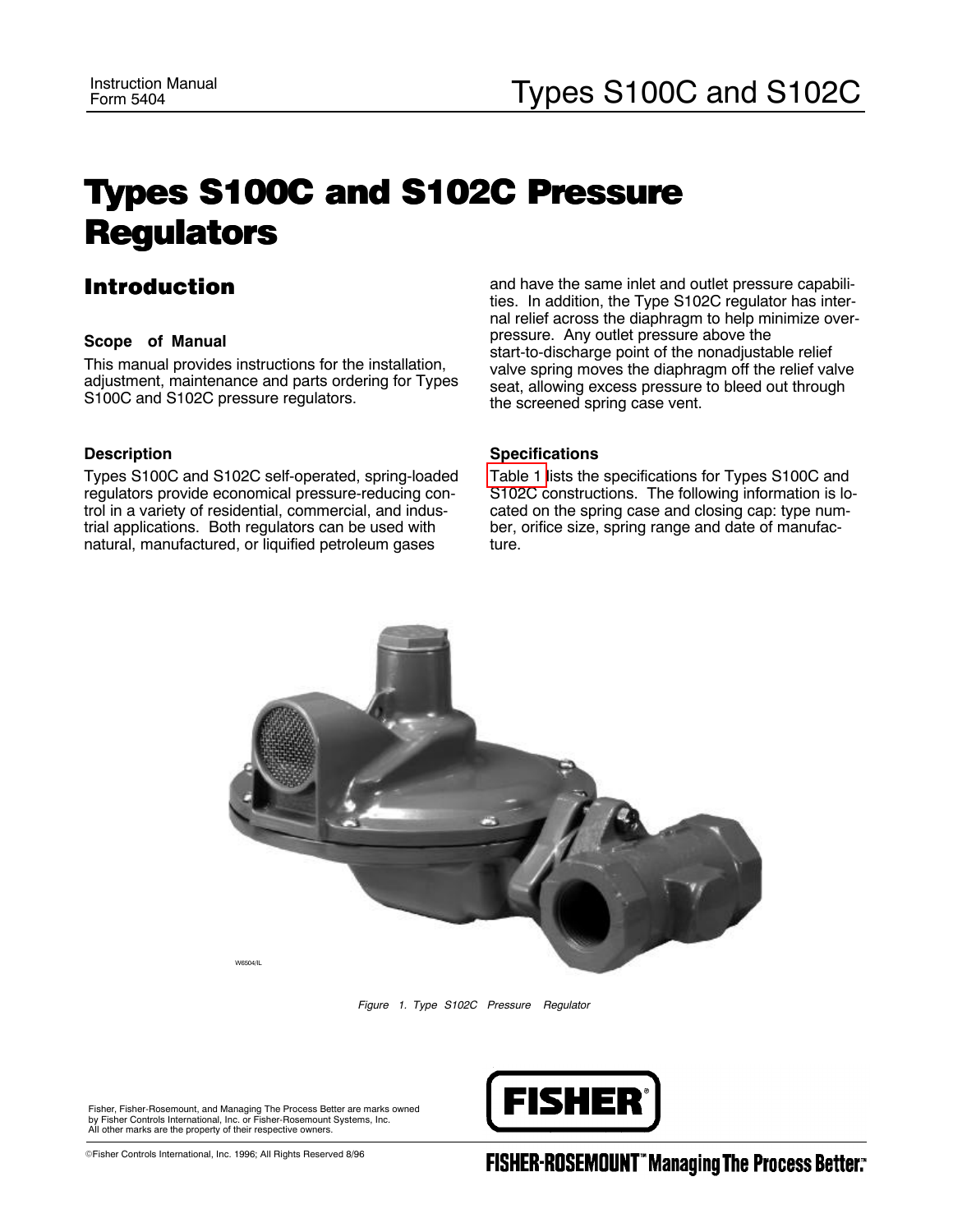<span id="page-1-0"></span>

| Body Sizes and End Connection<br>Styles                                                                                                                                                                          | Orifice Sizes                                                                                                                               |  |  |
|------------------------------------------------------------------------------------------------------------------------------------------------------------------------------------------------------------------|---------------------------------------------------------------------------------------------------------------------------------------------|--|--|
| $\blacksquare$ 3/4 x 3/4, $\blacksquare$ 3/4 x 1, $\blacksquare$ 1 x 1, $\blacksquare$ 1 x 1-1/4, $\blacksquare$ 1 x<br>1-1/2, $\blacksquare$ 1-1/4 x 1-1/4, or $\blacksquare$ 1-1/2 x 1-1/2 inch NPT<br>screwed | 1/8, 3/16, 1/4, 5/16, 3/8, 1/2, or<br>$3/16 \times 1/8$ , $3/16 \times 5/32$ , $1/4 \times 3/16$ , $5/16 \times 1/4$ ,<br>$9/16 \times 5/8$ |  |  |
| Inlet Pressures<br>Maximum<br>Allowable                                                                                                                                                                          |                                                                                                                                             |  |  |
| See table 2                                                                                                                                                                                                      | Temperature<br><b>Capabilities</b>                                                                                                          |  |  |
| <b>Outlet Pressure</b><br>Range                                                                                                                                                                                  | -20 $^{\circ}$ to 160 $^{\circ}$ F (-29 $^{\circ}$ to 77 $^{\circ}$ C)                                                                      |  |  |
| 1.5-inch wc to 2.5 psig $(3.8 \text{ to } 172 \text{ mbar})$                                                                                                                                                     |                                                                                                                                             |  |  |
| Maximum<br><b>Emergency Outlet Pressure</b><br>(Casing)                                                                                                                                                          | <b>Pressure</b><br>Registration                                                                                                             |  |  |
| 25 psig (1.7 bar) casing pressure                                                                                                                                                                                | Internal                                                                                                                                    |  |  |
| Pressure<br>Operating<br>to Avoid Internal<br>Maximum                                                                                                                                                            |                                                                                                                                             |  |  |
| Part Damage                                                                                                                                                                                                      | Approximate<br>Weight                                                                                                                       |  |  |
| 3 psi (0.21 bar differential) above outlet pressure<br>setting                                                                                                                                                   | 6 pounds $(2.7 \text{ kg})$                                                                                                                 |  |  |
|                                                                                                                                                                                                                  |                                                                                                                                             |  |  |

*Table 1. Specifications*

## Installation

## **WARNING**

**Personal injury, equipment damage, or leakage due to escaping gas or bursting of pressure-containing parts might result if these regulators are overpressured or installed where service conditions could exceed the limits for which the regulators were designed, or where conditions exceed any ratings of the adjacent piping or piping connections. To avoid such injury or damage, provide pressure-relieving or pressure-limiting devices (as required by the appropriate code, regulation or standard) to prevent service conditions from exceeding those limits.**

**Additionally, physical damage to a regulator could cause personal injury and property damage due to escaping gas. To avoid such injury and damage, install the regulator in a safe location.**

**A regualtor may vent some gas to the atmosphere in hazardous or flammable gas service, vented gas might accumulate and cause personal injury, death or property damage due to fire or explosion. Vent a regulator in hazardous gas service to a remote, safe location away from air intakes or any hazardous loca-**

#### **tion. The vent line must be protected against condensation or clogging.**

Before installing the regulator, check for damage which might have occurred in shipment. Also check for dirt or foreign matter which may have accumulated in the regulator body or in the pipeline. Apply pipe compound to the male threads of the pipeline and install the regulator so that the flow is in the direction of the arrow cast on the side of the body. The diaphragm casing assembly can be rotated to any position relative to the body, in 90 $^{\circ}$  increments. Remove the two cap screws that hold the body to the actuator (key 18) in order to rotate the diaphragm casing assembly.

Do not install the regulator in a location where there can be excessive water accumulation, such as directly beneath a downspout or in an undrained pit.

To obtain the maximum flow capacities or other performance characteristics, the length of pipe from the regulator outlet to the meter—or for the first 18 inches (457 mm), whichever is closer—should have no bends and should be the same size as the regulator outlet. Replace the regulator if water gets into the spring case or the lower casing of the regulator.

Types S100C and S102C regulators have a spring case vent (1-inch NPT female is standard; optional 3/4-inch NPT female) which is screened to prevent insects or foreign material from entering.

## **CAUTION**

**You are advised to use new vent piping because defective threads on the relief**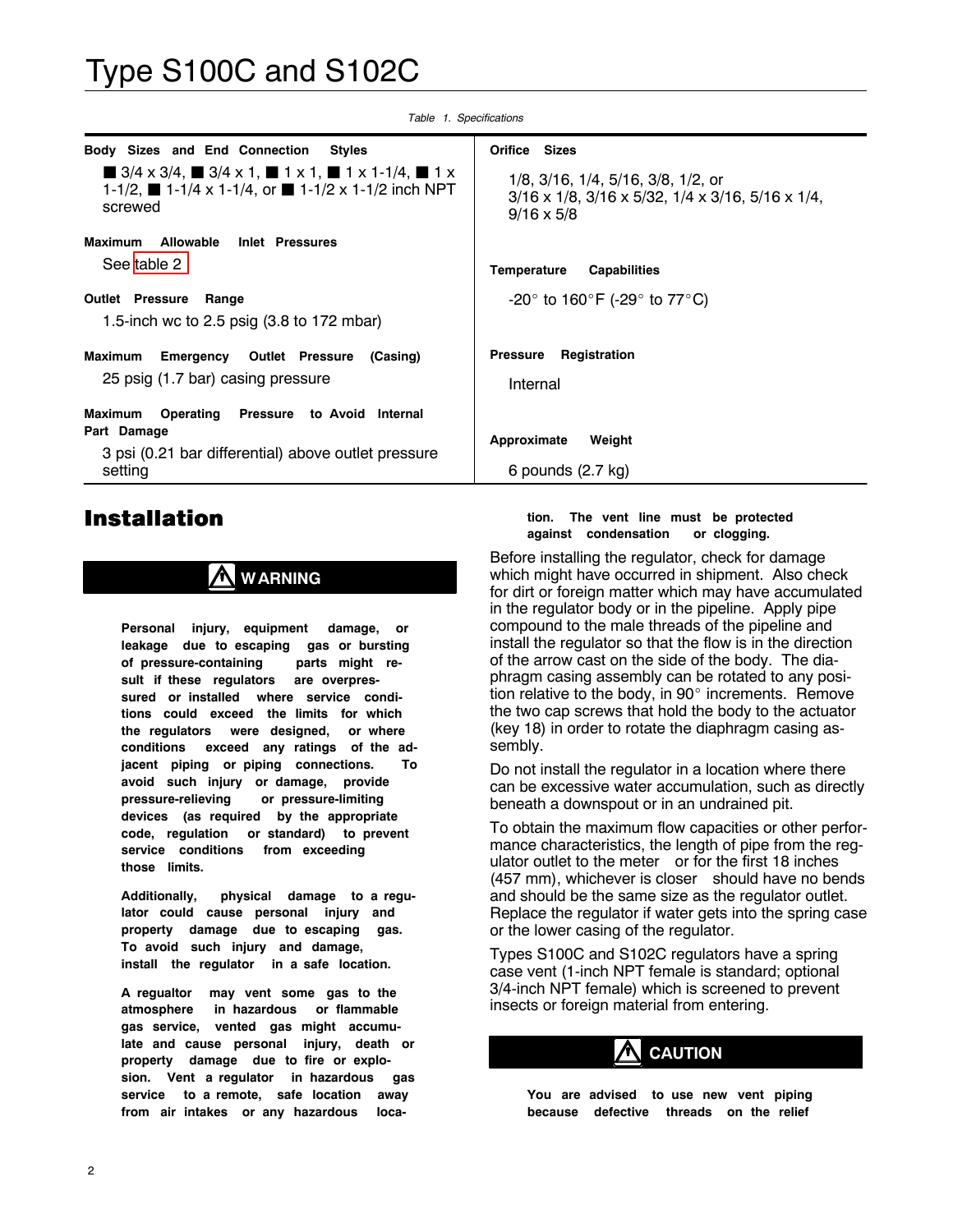<span id="page-2-0"></span>

*Figure 2. Typical Vent Line Installation*

#### **vent piping may interfere with the venting assembly if the piping obstructs the movement of the vent flapper.**

On indoor installations, the vent should be piped outside the building, see [figure](#page-2-0) 2. Remove the screen from the regulator vent connection and connect vent piping from that connection to the outdoors. Vent piping should be as large in diameter as practical, be as short as possible, and have a minimum number of bends and elbows. Install a weather and insect resistant vent assembly on the outside end of the pipe, such as a Fisher Type Y602. The same installation precautions apply to vent assemblies as the integral regulator vents described previously.

A program of regular inspection of the vent opening should be established to see that it has not become plugged by foreign material. On some installations, such as in areas of heavy snow fall, it may be necessary to install the regulator beneath a protective hood. If other protection is provided from the elements, the vent should be pointing or sloping down sufficiently to allow any condensate to drain. Also check the regulator periodically for external or internal corrosion.

### **Overpressure Protection**

# **WARNING**

**Som e type of overpressure protection is needed if actual inlet pressure can exceed the outlet pressure rating. O verpressuring any portion of this equipm ent above the lim its given in [tables](#page-1-0) 1, [2,](#page-3-0) and [3](#page-3-1) m ay cause dam age to regulator parts, leaks in the regulator, or personal injury due to bursting of pressure-containing parts or explosion of accum ulated gas.**

Type S102C regulators provide internal relief that limits the total outlet pressure buildup over setpoint. This internal relief may be adequate for the application, if not, provide additional pressure relief or a pressurelimiting device downstream. External downstream overpressure protection is required on Type S100C because this unit does not have an internal relief valve. Regulators should be inspected for damage after any overpressure condition.

# **WARNING**

**To avoid personal injury or property damage due to explosion or dam age to regulator or dow nstream com ponents during startup, release dow nstream pressure to prevent an overpressure condition on the diaphragm of the regulator.**

**In order to avoid an overpressure condition and possible equipment damage, pressure gauges should always be used to monitor pressures during startup.**

## Startup

- 1. Check to see that all appliances are turned off.
- 2. Slowly open the upstream shutoff valve.
- 3. Slowly open the downstream shutoff valve
- 4. Check all connections for leaks.

5. Make final control spring adjustments according to the adjustment procedures.

6. Light the appliance pilots.

### **Adjustment**

To increase the outlet pressure setting of the regulator, the adjusting screw (key 3, [figures](#page-6-0) 4 & [5\)](#page-7-0) must be turned clockwise. This requires removal of the closing cap (key 4, [figures](#page-6-0) 4 & [5\).](#page-7-0) To reduce the outlet pressure setting, turn the adjusting screw counter-clockwise. A pressure gauge should always be used to monitor downstream pressure while adjustments are being made. Do not adjust the spring to produce an outlet pressure setting above the limit stamped on the closing cap. If the required pressure setting is not within the range of the spring being used, substitute with the correct spring, see [table](#page-3-1) 3. When changing the spring, also change the range stamped on the closing cap to indicate the actual pressure range of the spring in use. After the spring adjustment has been completed, replace the closing cap.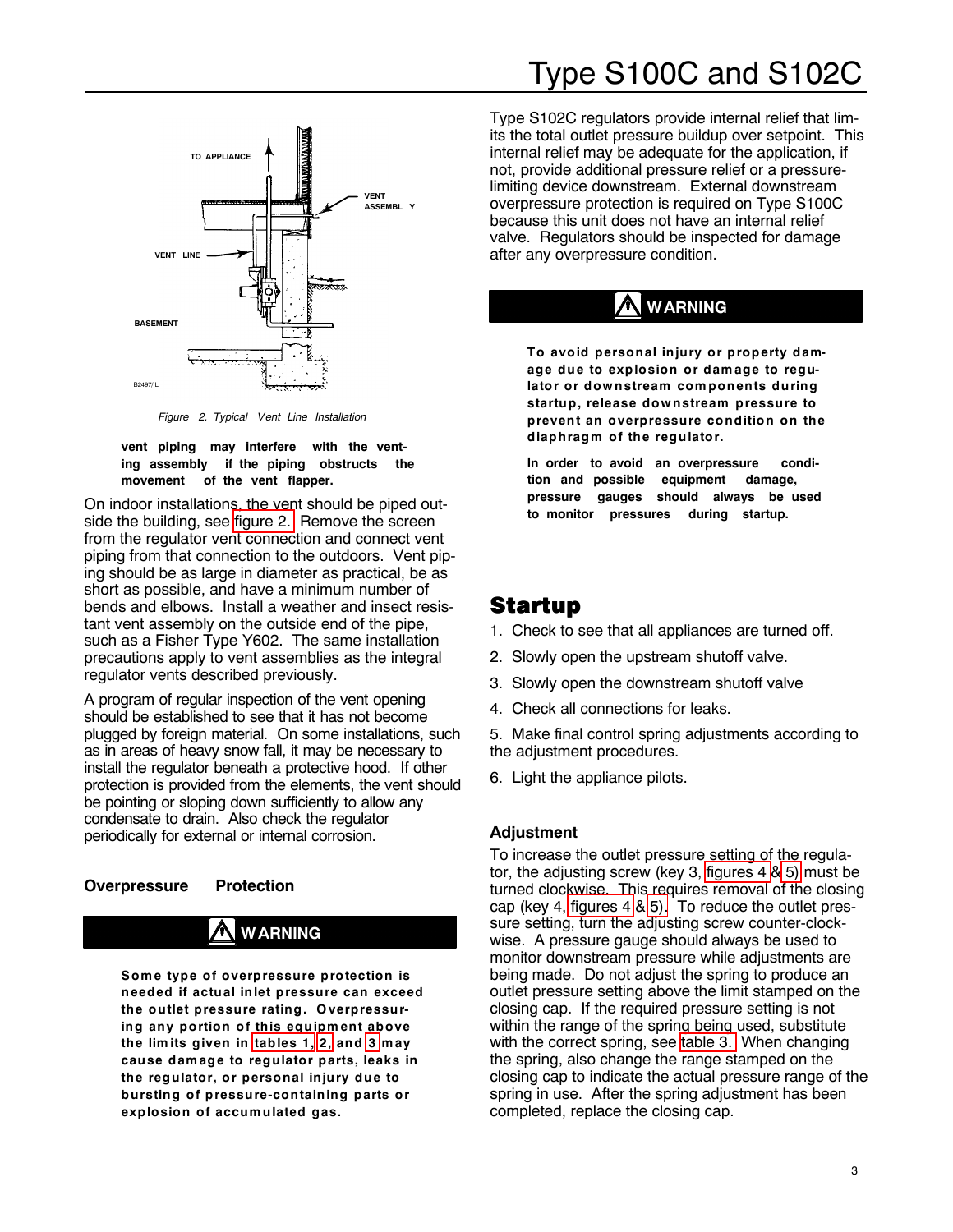<span id="page-3-0"></span>

| With White Standard-<br>Boost Stem Guide<br><b>WIDE-OPEN</b><br><b>ORIFICE</b><br>T80344T0012<br>With Black Low-<br>With White No-<br>$C_{\alpha}$ FOR<br><b>SIZE</b><br>Boost Stem Guide<br><b>RELIEF</b><br>T80368T0012<br>T80370T0012<br><b>SIZING</b><br>1.5 to 28 Inches wc<br>1.5 to 2.5 Psig<br>(103 to 172 mbar)<br>(3.8 to 70 mbar)<br><b>Ranges</b><br>Spring Ranges<br>Spring<br>Bar<br>Bar<br>Psig<br>Bar<br>Psig<br>Psig<br>Inch<br>Psig<br>mm<br>1/8<br>8.6<br>8.6<br>8.6<br>3.2<br>12.5<br>125<br>125<br>125<br>125<br>3/16<br>4.8<br>28.2<br>4.1<br>60<br>60<br>100<br>60<br>4.1<br>4.1<br>$4.1^{(1)}$<br>$60^{(1)}$<br>$60^{(1)}$<br>1/4<br>6.4<br>50.0<br>20<br>40<br>2.8<br>1.4<br>$2.8^{(1)}$<br>$40^{(1)}$<br>$40^{(1)}$<br>7.9<br>12<br>0.83<br>20<br>5/16<br>76.0<br>1.4<br>3/8<br>9.5<br>8<br>0.55<br>12<br>0.83<br>105<br>5<br>8<br>1/2<br>12.7<br>185<br>0.34<br>0.55 |  |  | <b>MAXIMUM</b> |  | OPERA TING INLET PRESSURE |  | TO OBT AIN GOOD REGULA TING PERFORMANCE |  |                  | (1)                                      |
|-------------------------------------------------------------------------------------------------------------------------------------------------------------------------------------------------------------------------------------------------------------------------------------------------------------------------------------------------------------------------------------------------------------------------------------------------------------------------------------------------------------------------------------------------------------------------------------------------------------------------------------------------------------------------------------------------------------------------------------------------------------------------------------------------------------------------------------------------------------------------------------------------|--|--|----------------|--|---------------------------|--|-----------------------------------------|--|------------------|------------------------------------------|
|                                                                                                                                                                                                                                                                                                                                                                                                                                                                                                                                                                                                                                                                                                                                                                                                                                                                                                 |  |  |                |  |                           |  |                                         |  | Boost Stem Guide |                                          |
|                                                                                                                                                                                                                                                                                                                                                                                                                                                                                                                                                                                                                                                                                                                                                                                                                                                                                                 |  |  |                |  |                           |  |                                         |  |                  |                                          |
|                                                                                                                                                                                                                                                                                                                                                                                                                                                                                                                                                                                                                                                                                                                                                                                                                                                                                                 |  |  |                |  |                           |  |                                         |  |                  | Bar                                      |
|                                                                                                                                                                                                                                                                                                                                                                                                                                                                                                                                                                                                                                                                                                                                                                                                                                                                                                 |  |  |                |  |                           |  |                                         |  |                  | 8.6<br>6.9<br>$4.1^{(1)}$<br>$2.8^{(1)}$ |
|                                                                                                                                                                                                                                                                                                                                                                                                                                                                                                                                                                                                                                                                                                                                                                                                                                                                                                 |  |  |                |  |                           |  |                                         |  |                  |                                          |
| <b>RESTRICTED</b><br><b>ORIFICE</b><br><b>SIZES</b>                                                                                                                                                                                                                                                                                                                                                                                                                                                                                                                                                                                                                                                                                                                                                                                                                                             |  |  |                |  |                           |  |                                         |  |                  |                                          |
| $4.8 \times 3.2$<br>$3/16 \times 1/8$<br>12.5<br>60<br>60<br>4.1<br>4.1<br>60<br>4.1<br>100<br>$4.8 \times 4.0$<br>$3/16 \times 5/32$<br>14.5<br>60<br>4.1<br>60<br>60<br>4.1<br>4.1<br>100<br>$6.4 \times 4.8$<br>2.8<br>$1/4 \times 3/16$<br>28.2<br>20<br>60<br>4.1<br>60<br>1.4<br>40<br>$7.9 \times 6.4$<br>$5/16 \times 1/4$<br>50<br>12<br>0.8<br>20<br>2.8<br>1.4<br>40<br>40<br>14.3x<br>5<br>8<br>$9/16 \times 5/8$<br>240<br>0.34<br>0.55<br>---<br>- - -<br>---<br>15.9                                                                                                                                                                                                                                                                                                                                                                                                             |  |  |                |  |                           |  |                                         |  |                  | 6.9<br>6.9<br>4.1<br>2.8<br>- - -        |

*Table 2. Maximum Inlet Pressures*

*Table 3. Spring Chart*

<span id="page-3-1"></span>

| <b>PRESSURE</b><br><b>OUTLET</b><br><b>RANGE</b>                                                                        | <b>CONTROL</b><br><b>SPRING</b><br><b>PART</b><br><b>NUMBER</b> | <b>CONTROL</b><br><b>SPRING</b><br><b>COLOR</b><br><b>CODE</b> | <b>CONTROL</b><br><b>SPRING</b><br><b>WIRE</b><br><b>DIAMETER</b><br>INCH (cm) | <b>CONTROL</b><br><b>SPRING</b><br><b>FREE</b><br><b>LENGTH</b><br>INCH (cm) |
|-------------------------------------------------------------------------------------------------------------------------|-----------------------------------------------------------------|----------------------------------------------------------------|--------------------------------------------------------------------------------|------------------------------------------------------------------------------|
| 1.5 to 3.5 inches wc (3.8 to 8.8 mbar)<br>3.5 to 5.5 inches wc (8.5 to 13.5 mbar)                                       | T12607T0012<br>1E983927212                                      | Purple<br>Red                                                  | 0.054(0.137)<br>0.054(0.137)                                                   | 3.28(8.33)<br>3.50(8.89)                                                     |
| 3 to 9 inches wc (7.5 to 22.5 mbar)                                                                                     | 1P730927222                                                     | Zinc plated<br>silver                                          | 0.070(0.178)                                                                   | 3.06(7.77)                                                                   |
| 5.5 to 8.5 inches wc (13.8 to 21.3 mbar)<br>6 to 7.5 inches wc (15 to 17 mbar)<br>6.5 to 10 inches wc (21.3 to 25 mbar) | 1F984027062<br>1F192227212<br>T13394T0012                       | Olive drab<br>Blue<br>Yellow                                   | 0.067(0.170)<br>0.062(0.157)<br>0.067(0.170)                                   | 3.50(8.89)<br>3.88(9.86)<br>3.75(9.53)                                       |
| 8 to 15 inches wc (20 to 38 mbar)<br>14 to 28 inches wc (35 to 70 mbar)<br>1.5 to 2.5 psig (103 to 172 mbar)            | 1E985127212<br>1K645127052<br>T1020027222                       | Green<br>Gray<br>plated<br>silver                              | 0.080(0.203)<br>0.090(0.229)<br>0.109(0.277)                                   | 3.28(8.33)<br>3.34(8.48)<br>3.65(9.27)                                       |

## Shutdown

# **WARNING**

**To avoid personal injury or property damage due to explosion or damage to regulator or downstream components during shutdown, release downstream pressure to prevent an overpressure condition on the diaphragm of the regulator.**

Installation arrangements may vary, but in any installation it is important that the valves be opened or closed slowly. The steps below apply to the typical installation as indicated.

- 1. Slowly close the downstream shutoff valve.
- 2. Slowly close the upstream shutoff valve.
- 3. Open vent valves downstream of the regulator.
- 4. Open vent valves upstream of the regulator.

### Principle of Operation

Refer to [figure](#page-4-0) 3. When downstream demand decreases, the pressure under the diaphragm increases. This pressure overcomes the regulator setting (which is set by a spring). Through the action of the pusher post assembly, the valve disk moves closer to the orifice and reduces gas flow. If demand downstream increases, pressure under the diaphragm decreases.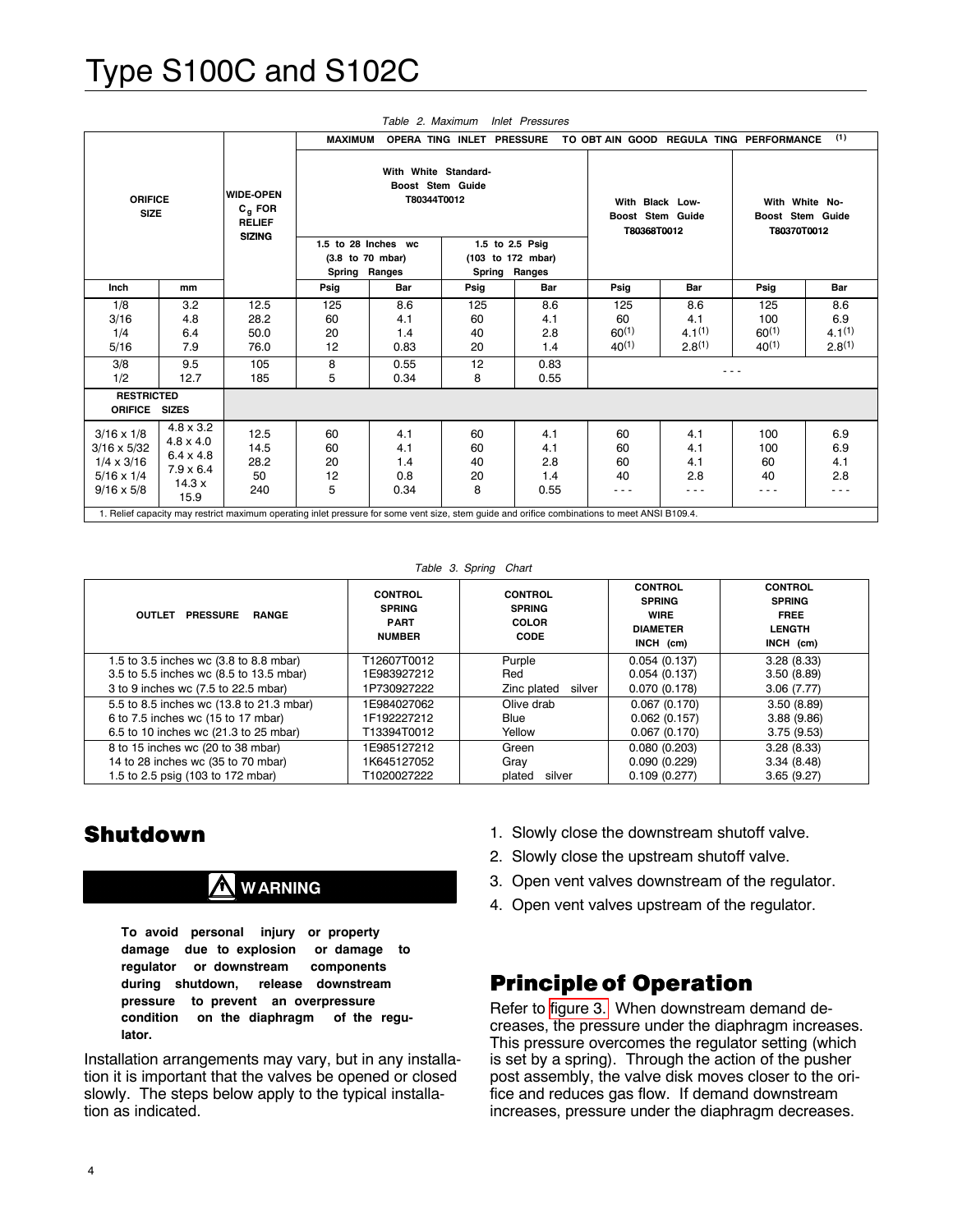<span id="page-4-0"></span>

*Figure 3. Type S100C or S102C Regulator Operational Schematic*

Spring force pushes the pusher post assembly downward and the valve disk moves away from the orifice.

The Type S102C regulators include an internal relief valve for overpressure protection. If the downstream pressure exceeds the regulator setting by 7 inches wc to 1.25 psig (17 to 86 mbar), depending on the main spring used, the relief valve opens and excess gas escapes through the vent in the upper spring case.

## Maintenance

## **WARNING**

**Avoid personal injury or damage to property from sudden release of pressure or uncontrolled gas or other process fluid. Before starting to disassemble, isolate the regulator from all pressure and cautiously release trapped pressure from the regulator. Use gauges to monitor inlet, loading and outlet pressures while releasing these pressures.**

These procedures are for gaining access to the diaphragm, valve disk and orifice. All pressure must be released from the diaphragm casing before the following steps can be performed.

While using the following procedures, refer to [figures](#page-6-0) 4 and 5 for key number locations, unless otherwise directed.

### **Disassembly to Replace Diaphragm**

1. Remove the closing cap (key 4) and adjusting screw (key 3).

2. Remove the spring case cap screws (key 14) out of the spring case (key 1), and remove the spring case and control spring (key 2).

3. Lift the diaphragm slightly, and slide it away from the lever (key 10a), so that the pusher post (key 8) releases the lever.

4. On the Type S100C, remove the screw (key 12, [figure](#page-6-0) 4). On the Type S102C, remove the spring retainer (key 24, [figure](#page-7-0) 5), then remove the relief spring (key 25, [figure](#page-7-0) 5).

5. Remove the diaphragm (key 7). Examine the diaphragm and replace with a new diaphragm if necessary.

6. Reassemble in the reverse order of the above procedures. Before attaching the screw, on the Type S100C, (key 12, [figure](#page-6-0) 4) or spring retainer, on the Type S102C, (key 24, [figure](#page-7-0) 5) to the pusher post (key 8, [figures](#page-6-0) 4 & [5\)](#page-7-0) to secure the new diaphragm, place the loosely assembled diaphragm into position in the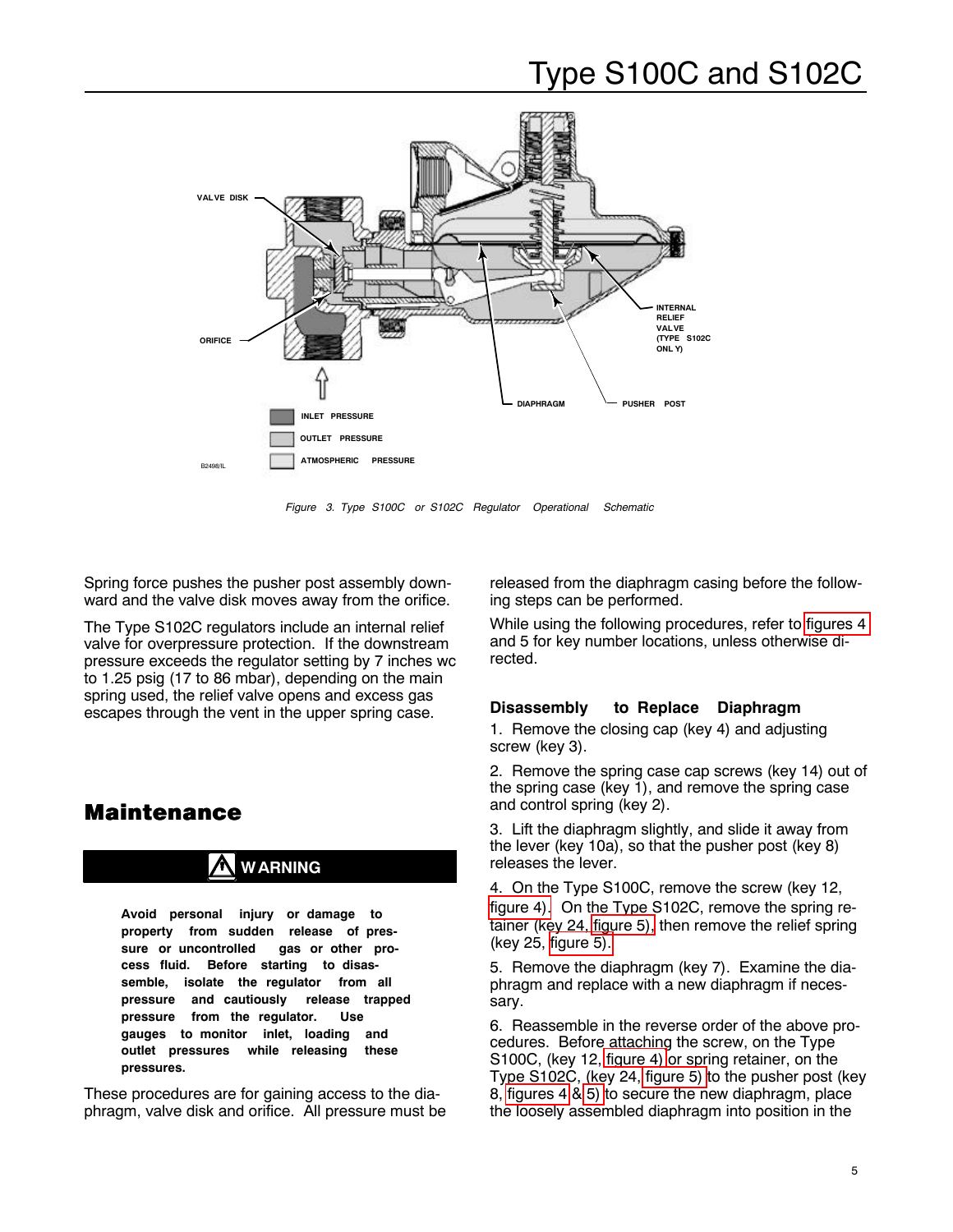lower casing (key 9, [figures](#page-6-0) 4 & [5\),](#page-7-0) being sure the pusher post is properly hooked on the lever (key 10a, [figures](#page-6-0) 4 & [5\).](#page-7-0) Rotate the diaphragm so that the diaphragm and lower casing holes align. Tighten the screw (key 12, [figure](#page-6-0) 4) or install the spring retainer (key 24, [figure](#page-7-0) 5) and proceed with reassembly.

### **Disassembly to Replace Valve Disk and Orifice**

1. Remove the cap screws (key 18) which hold the lower casing to the body (key 21).

2. The regulator can be removed from the body, exposing the disk (key 16) and the orifice (key 20).

3. Examine the disk. If it is nicked, cut, or otherwise damaged, the disk (key 16) should be removed from the valve stem (key 10b) and replaced with a new part.

4. Examine the seating edge of the orifice (key 20). If it is nicked or rough, it should be unscrewed from the body with a thin wall 7/8 inch socket wrench and replaced with a new orifice to provide proper shutoff. Treat the male threads of the new orifice with lubricant before reassembling.

5. Reassemble in the reverse order of the above procedures.

## Ordering Parts

The type number, orifice size, spring range, and date of manufacture are stamped on the closing cap. Always provide this information in any correspondence with your Fisher representative regarding replacement parts or technical assistance. If construction changes are made in the field, be sure that the closing cap is also changed to reflect the most recent construction.

# Parts List

| Kev | <b>Description</b>                                         | Part Number |
|-----|------------------------------------------------------------|-------------|
| 1   | Spring case assembly, Aluminum<br>3/4 inch vent (optional) |             |
|     | Type S100C                                                 | T20987T0012 |
|     | Type S102C                                                 | T20987T0022 |
|     | 1 inch vent (standard)                                     |             |
|     | Type S100C                                                 | T20987T0032 |
|     | Type S102C                                                 | T20987T0042 |
|     |                                                            |             |

| Key             | <b>Description</b>                             | Part Number |
|-----------------|------------------------------------------------|-------------|
| 2               | Control spring, spring wire                    | See table 3 |
| 3               | Adjusting screw, Delrin <sup>(1)</sup>         |             |
|                 | All springs except T1020027222                 | T10610X0012 |
|                 | For T1020027222                                | 1E982344012 |
| 4               | Closing cap, ASA                               | T20118X0012 |
| $7^*$           | Diaphragm, nitrile/nylon/plated steel          | T20970T0012 |
| 8               | Pusher post                                    |             |
|                 | Type S100C, Aluminum                           | 2E981608012 |
|                 |                                                |             |
|                 | Type S102C, Delrin <sup>(1)</sup>              | T40378T0012 |
| 9               | Lower casing, Aluminum                         | T40524T0012 |
| 10a             | Lever, Plated steel                            | T13729T0012 |
| 10 <sub>b</sub> | Stem, Aluminum                                 | T13730T0012 |
| 11              | Pin. Stainless steel                           | 1E983735032 |
| 12              | Screw, Steel (Type S100C only)                 | 1E985428982 |
| 14              | Screw, Steel (8 reg d)                         | T13526T0012 |
| $16*$           | <b>Disk</b>                                    | T13731T0012 |
| 18              | Cap screw, Steel (2 req d) (not shown)         | 1E985528992 |
| 19              | Gasket, Neoprene                               | T1019906992 |
| 20              | Orifice, Aluminum                              |             |
|                 |                                                |             |
|                 | $1/8$ inch                                     | 1A936709012 |
|                 | $3/16$ inch                                    | T13983T0012 |
|                 | $1/4$ inch                                     | 0B042009012 |
|                 | $5/16$ inch                                    | 0B042109012 |
|                 | $3/8$ inch                                     | 0B042209012 |
|                 | $1/2$ inch                                     | 1A928809012 |
|                 | $9/16 \times 5/8$ inch                         | 1E985209022 |
| 21              | Body, Cast iron                                |             |
|                 | $3/4$ -inch                                    | 1E987119012 |
|                 | $3/4 \times 1$ -inch                           | 1E987219012 |
|                 | 1-inch                                         | 1E987319012 |
|                 |                                                |             |
|                 | $1 \times 1$ 1/4-inch                          | 1E987419012 |
|                 | $1 \times 1$ 1/2-inch                          | 1E987619012 |
|                 | 1 $1/4$ -inch                                  | 1E987519012 |
|                 | $1-1/2$ -inch                                  | 1E987819012 |
|                 | Body, Cast iron, with inlet gage connection    |             |
|                 | $3/4$ -inch                                    | 1E988819012 |
|                 | $3/4 \times 1$ -inch                           | 1E988919012 |
|                 | 1-inch                                         | 1E989019012 |
|                 | $1 \times 1$ 1/4-inch                          | 1E989119012 |
|                 | $1 \times 1$ 1/2-inch                          | 1E989319012 |
|                 | 1 $1/4$ -inch                                  | 1E989219012 |
|                 |                                                |             |
|                 | 1 $1/2$ -inch                                  | 1E989519012 |
|                 | Body, with outlet gage connection              |             |
|                 | 1-inch NPT                                     | T2001219012 |
|                 | Body, with inlet and outlet gage connection    |             |
|                 | 3/4-inch NPT                                   | T20805T0012 |
|                 |                                                |             |
| 22              | Vent screen, Stainless steel                   | T1121338982 |
| 24              | Spring retainer, Steel, (Type S102C only)      | T13039T0012 |
| 25              | Relief valve spring, (Type S102C only)         |             |
|                 | 9 to 13 inches wc above set point              | T13505T0012 |
|                 |                                                |             |
|                 | 7 to 11 inches wc above set point (1/8 inch    |             |
|                 | orifice only)                                  | T13675T0012 |
|                 | 7 to 11 inches wc above set point (3/16 inch & |             |
|                 | larger orifices)                               | T13785T0012 |
| 74              | Stem guide,                                    |             |
|                 | Standard (white)                               | T80344T0012 |
|                 | Low boost (black)                              | T80368T0012 |
|                 | No boost (white)                               | T80370T0012 |
| 75              | Lubricant, 8lb. can                            | 1M523906992 |
|                 |                                                |             |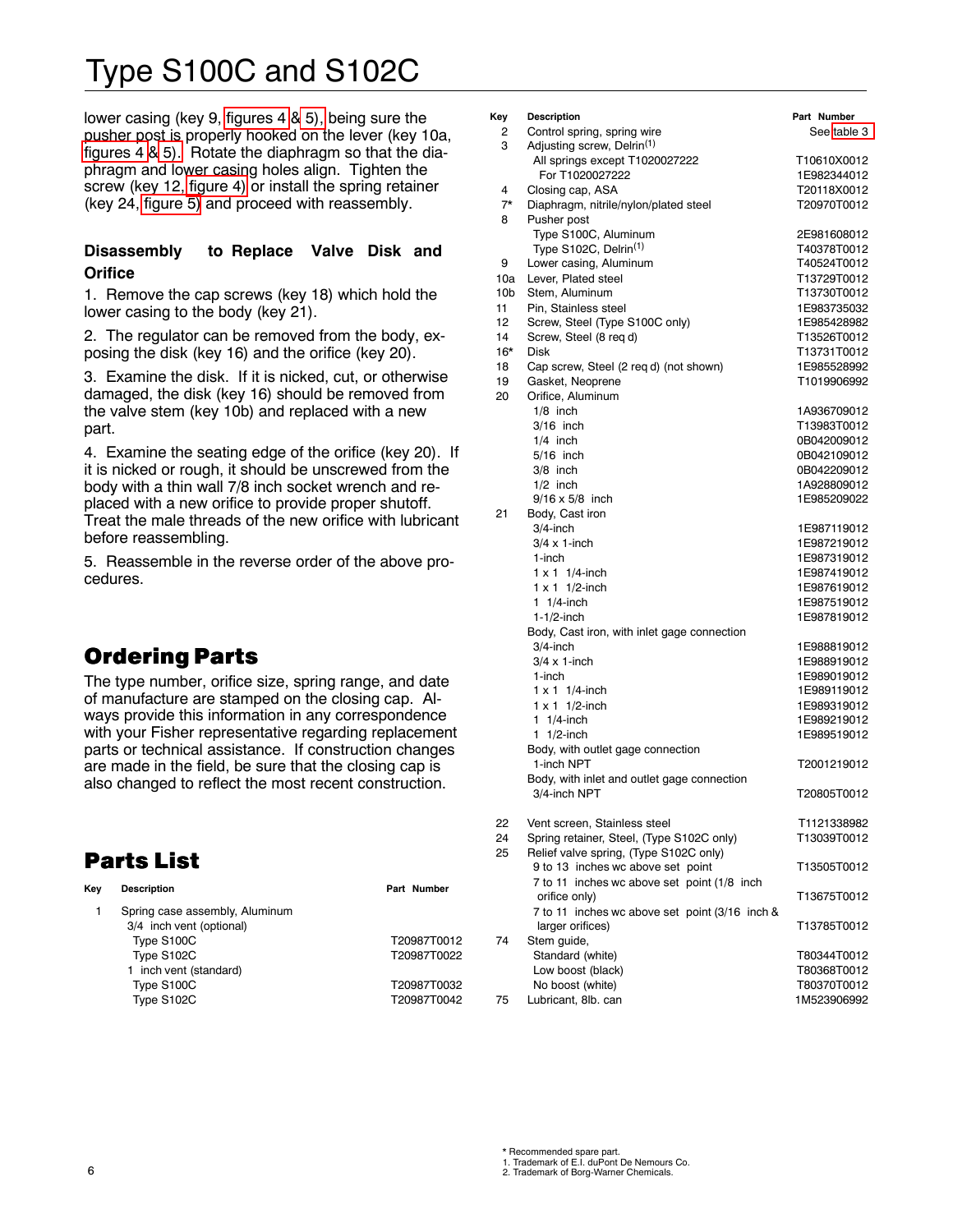<span id="page-6-0"></span>

*Figure 4. Type S100C Regulator*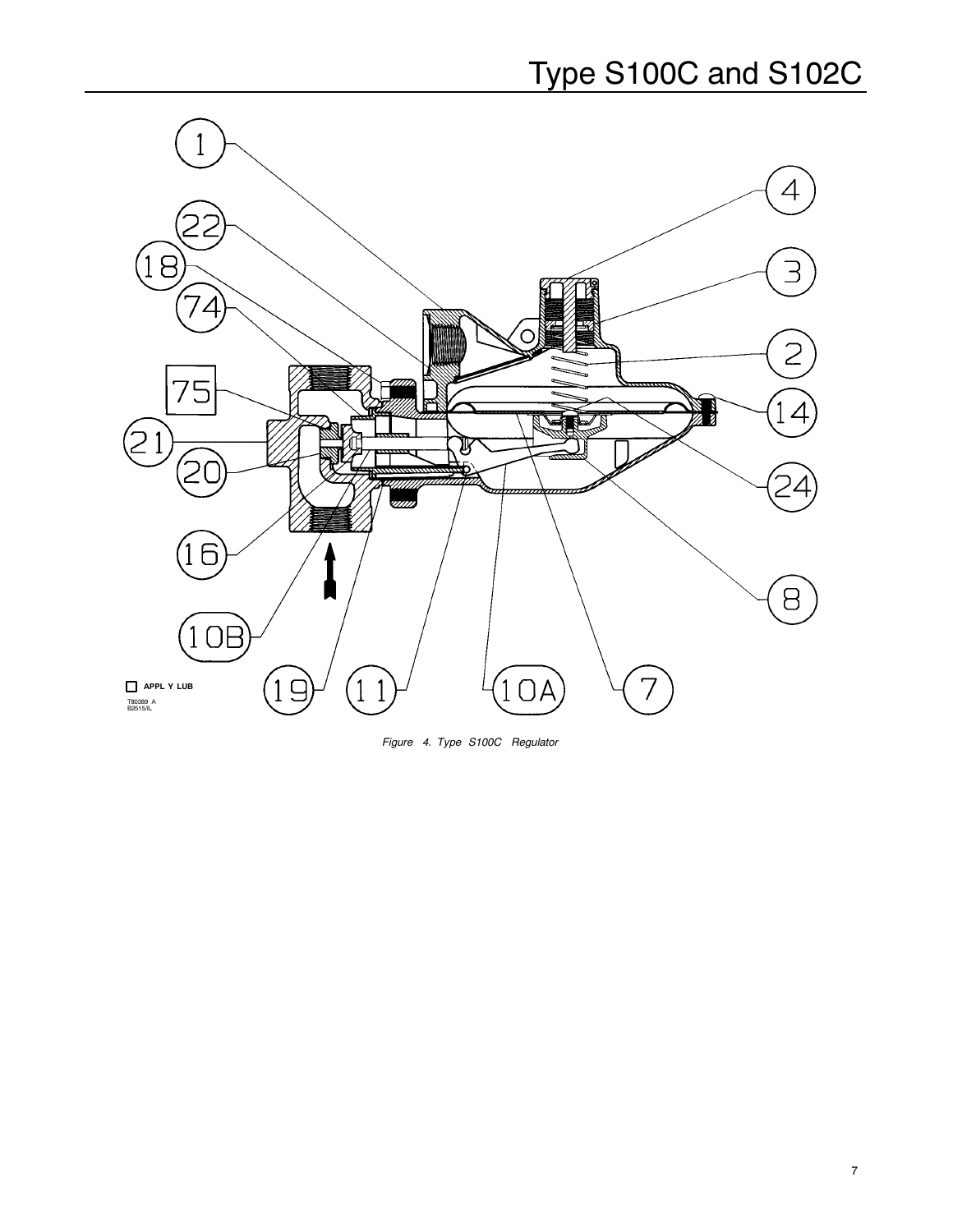<span id="page-7-0"></span>

*Figure 5. Type S102C Regulator*

The contents of this publication are presented for informational purposes only, and while every effort has been made to ensure their accuracy, they are not to be construed as warranties or guarantees, express or implied, regarding the products or services described herein or their use or applicability. We reserve the right to modify or improve the designs or specifications of such products at any time without notice.

*For information, contact Fisher Controls:* Marshalltown, Iowa 50158 USA Cernay 68700 France Sao Paulo 05424 Brazil Singapore 0512

8 Printed in U.S.A.



**FISHER-ROSEMOUNT" Managing The Process Better:**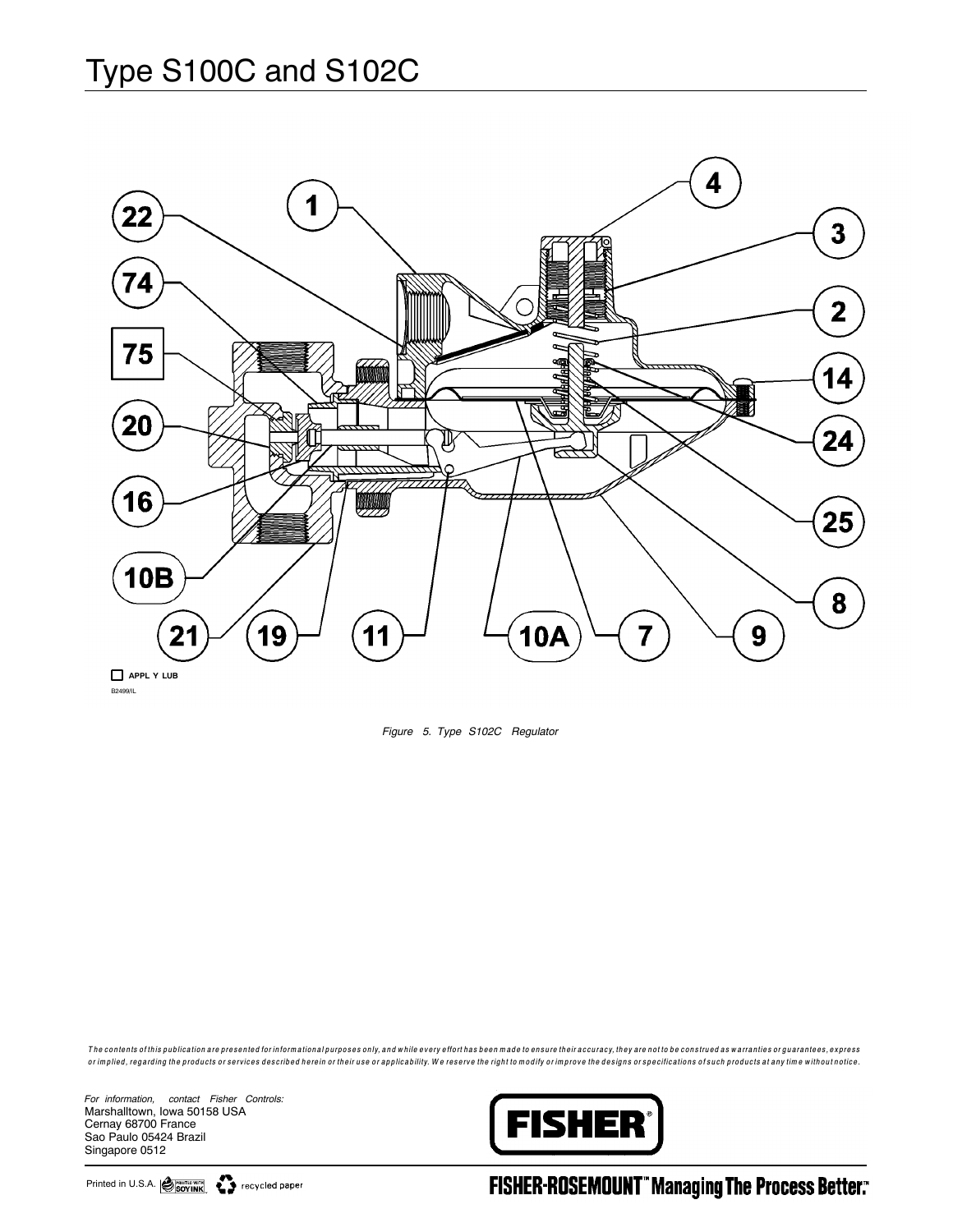#### September 1996

#### **Errata Sheet for**

Types S100C and S102C Pressure Regulators Instruction Manual, Form 5404, August 1996

In the Types S100C and S102C regulators, the lever, lever pin, stem guide, and disc can all be inspected or replaced without removing the spring case assembly from the lower casing.

Add the following procedures to the Maintenance Section of the instruction manual:

### **Disassembly to Inspect or Replace the Valve Disc and Orifice**

1. Remove the cap screws (key 18) holding the body (key 21) to the lower casing (key 9).

2. The actuator can be removed from the body, exposing the disc (key 16) and the orifice (key 20).

3. Examine the disc (key 16). If it is nicked, cut, or otherwise damaged, the disc should be removed from the valve stem (key 10b) and replaced with a new disc.



*Figure 1. Removing Disc From Stem*



*Figure 2. Reassembling Disc and Stem*

4. To replace the disc, remove the disc from the stem by holding the stem guide in place, and pry the disc off the stem (see figure 1).

5. To reinstall the disc, snap or push a new disc onto the end of the stem (see figure 2).

6. Examine the seating edge of the orifice (key 20). To provide proper shutoff, if the orifice is nicked or rough it should be unscrewed from the body with a thin wall 7/8 inch socket wrench and replaced with a new orifice. Coat the male threads of the new orifice with lubricant (key 75) before reassembling.

©Fisher Controls International, Inc. 1996; All Rights Reserved<br>Fisher, Fisher-Rosemount, and Managing The Process Better are marks owned by Fisher Controls International, Inc. or Fisher-Rosemount Systems, Inc.

The contents of this publication are presented for informational purposes only, and while every effort has been made to ensure their accuracy, they are not to be construed as warranties or guarantees, express or implied, regarding the products or services described herein or their use or applicability. We reserve the right to modify or improve the designs or specifications of such products at any time without notice.

*For information, contact Fisher Controls:* Marshalltown, Iowa 50158 USA Cernay 68700 France Sao Paulo 05424 Brazil Singapore 0512



## **FISHER-ROSEMOUNT" Managing The Process Better:**

Printed in U.S.A. SOYINK

recycled paper